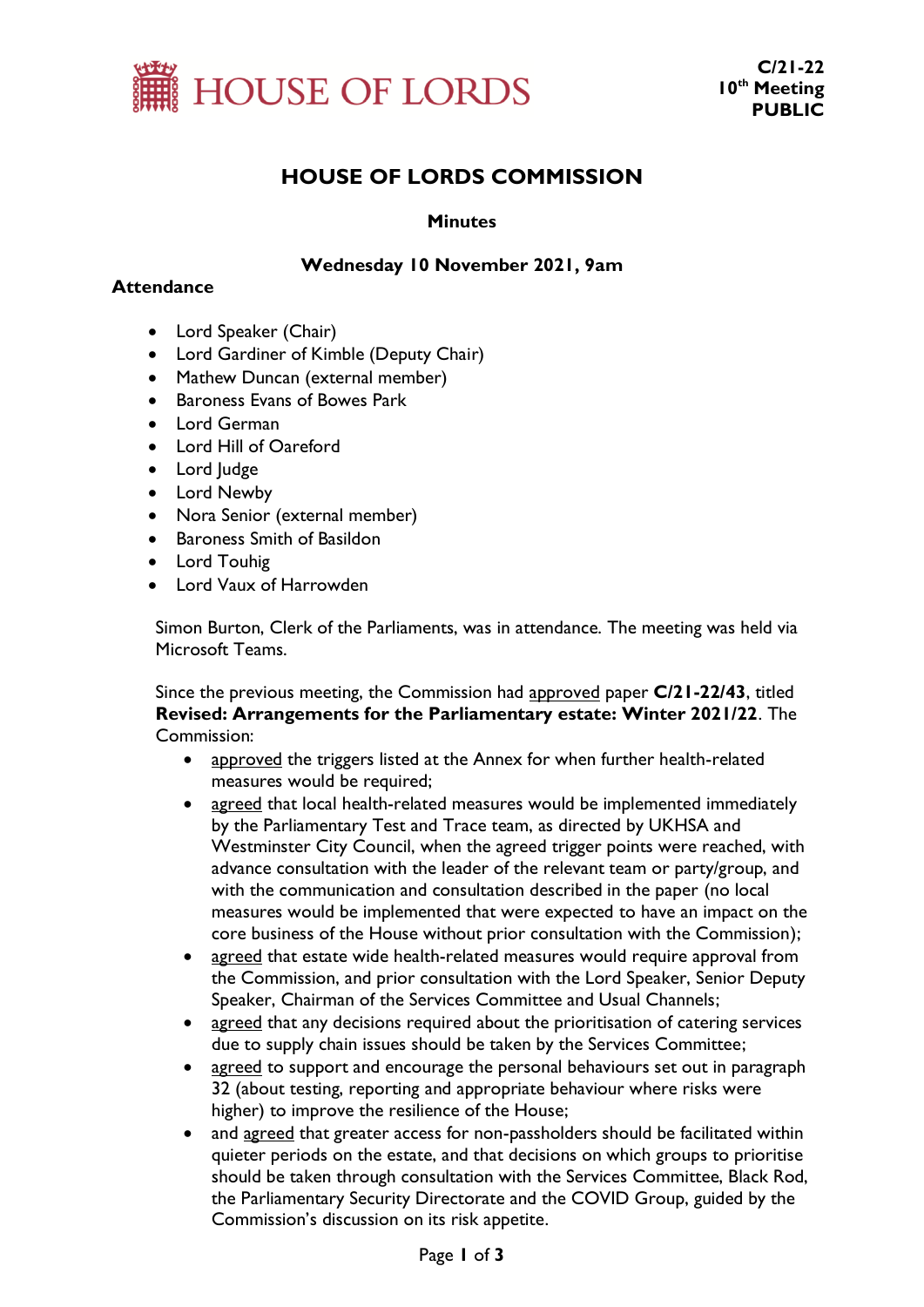Also since the previous meeting, the Commission had agreed certain COVID-19 mitigation measures by correspondence. On Monday 1 November the UK Health Security Agency (UKHSA) had advised that the threshold had been met for the Parliamentary estate to be considered to have an outbreak. The Commission had agreed:

- That all events on the estate that did not relate to parliamentary business should be cancelled, including banqueting events (Member-sponsored and third party), tours and other meetings;
- That everyone should seek to maintain distancing as far as possible on the Estate, including in committee proceedings where it was possible to do so without disrupting the conduct of business; Chairs would be asked to take a stronger role in ensuring compliance with distancing and the wearing of face coverings or moving to virtual select committee meetings;
- That Members should minimise the number of non-passholders they brought on to the Estate, and that there should be a business need for any visitors (the maximum of six non-passholders per Member remained in place);
- That other passholders could bring in non-passholders only for a business need;
- That it expected Members to wear face coverings in line with current Government guidance, which was that they should be worn where the risk of transmission was considered to be high, which was now considered to be the case across the Parliamentary estate.

There was no proposal to change the operation of the Chambers. In the Moses Room, individuals should seek to maintain distancing as far as possible (but numbers were not restricted).

The Commission had agreed that these measures should take effect from Tuesday 2 November and be in place until Friday 12 November.

# **1. Review of additional measures on the Parliamentary estate**

Simon Burton, Clerk of the Parliaments C/21-22/50; HIGHLY RESTRICTED

Professor John Simpson and Dr Mark Salter of UKHSA updated the Commission on the COVID-19 outbreak on the estate.

The Commission agreed that the current measures (which had taken effect on Tuesday 2 November) should remain in effect until at least Friday 19 November, and that the Commission would review the measures once further advice had been provided by UKHSA on Wednesday 17 November.

(This decision was re-confirmed and communicated on Monday 15 November, to align with decision-making in the House of Commons Commission.)

The Commission discussed the messages it wished to convey including encouragement to take up PCR tests.